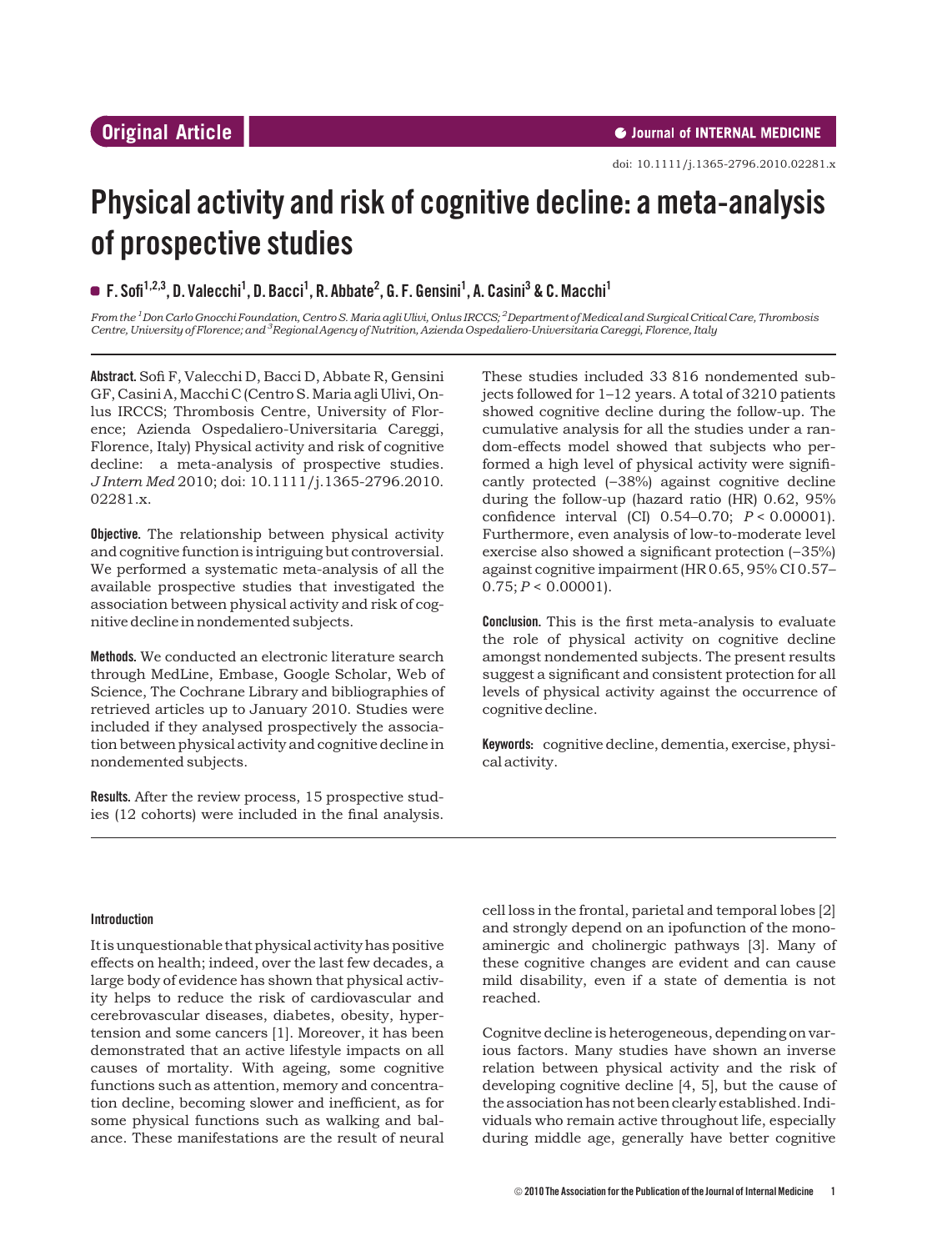performance during later life, so preserving their cognitive functions for longer. Recent evidence suggests that in addition to reducing vascular risk factors, physical activitymay increase directly the production of neurotrophic factors in the brain [6].

The results of a recent meta-analysis showed that physical exercise is able to reduce the incidence of neurodegenerative diseases; in particular, dementia and Alzheimer's disease [7]. By contrast, few and conflicting data are available on the possible protective role of physical activity on the occurrence of cognitive decline, independent of the onset of neurodegenerative disease [8–18].

Therefore, the aim of this study was to conduct a meta-analysis of all the available prospective cohort studies that investigated the association between physical activity and cognitive decline in nondemented subjects.

#### Methods

#### Selection of studies

Studies that investigated the possible association between physical activity and cognitive decline in nondemented adults were identified through a computerized search of all electronic databases: MedLine (source: PubMed, 1966 to January 2010), Embase (1980 to January 2010), Web of Science, The Cochrane Library (source: The Cochrane Central Register of Controlled Trials, 2009, issue 1), Clinicaltrials.org and Google Scholar. Relevant keywords relating to physical activity as Medical Subject Heading terms and text words ('physical activity' or 'physical exercise' or 'exercise', or 'fitness' or 'training') were used in combination with words relating to cognitive impairment ('cognitive decline' or 'cognitive function', or 'cognitive impairment' or 'cognitive loss', or 'dementia', or 'cognition' or 'memory'). We limited the search strategy to prospective cohort epidemiological studies, with no language restrictions, supplemented bymanually reviewing the reference list of all retrieved articles.

Two investigators (FS, DV) assessed all potentially relevant articles for eligibility. The decision to include or exclude studies was hierarchical and made on the basis of the following: (i) the study title; (ii) the study abstract; and (iii) the complete study manuscript. In the event of conflicting opinions between investigators, disagreement was resolved through discussion.

Eligible studies were included if they met all of the following criteria: (i) a prospective cohort design; (ii) the association between physical activity and cognitive function as the primary or secondary outcome; (iii) nondemented subjects evaluated at baseline; (iv) clear definitions of methods used to assess cognitive performance and cognitive decline; (v) reported data on physical activity levels in relation to cognitive function; and (vi) reported estimates of association between physical activity and cognitive decline. Accordingly, studies were excluded if: (i) the design was cross-sectional, case control or interventional; (ii) outcomes other than those of interest for the metaanalysis were considered; (iii) patients with dementia or cognitive decline at baseline were included in the study; (iv) the association between physical activity and cognitive decline was not reported; or (v) estimates of the association between physical activity and the decline in cognitive function were not presented (Data S1).

The outcome of interest for the current meta-analysis was cognitive decline or cognitive impairment, defined as decline in cognitive functioning tests at follow-up examination (see Table 1 for further information about tests used tomeasure cognitive function).

#### Data extraction

All data were reviewed and separately extracted by two independent investigators (FS and DV) using a standardized form. The following patient characteristics were recorded: data and study cohort, country of the study cohort, baseline year, number of subjects at baseline, gender of the cohort, years of follow-up, age of the study cohort at baseline, definition of outcome of interest, methods used to assess cognitive function and physical activity, hazard ratio (HR) and confidence interval (CI) values for risk of cognitive decline, and adjustment for confounding factors inmultivariatemodels.

#### Statistical analysis

We used Review Manager (RevMan; version 5.0.23 for Macintosh; Copenhagen, Denmark) to pool results from the individual studies.

Pooled results are reported as HR and are presented with  $95\%$  CI with two-sided P values using a randomeffects model (DerSimonian and Laird method).  $P < 0.05$  was considered to be statistically significant. When available, we used the results of the original studies from multivariate models with the most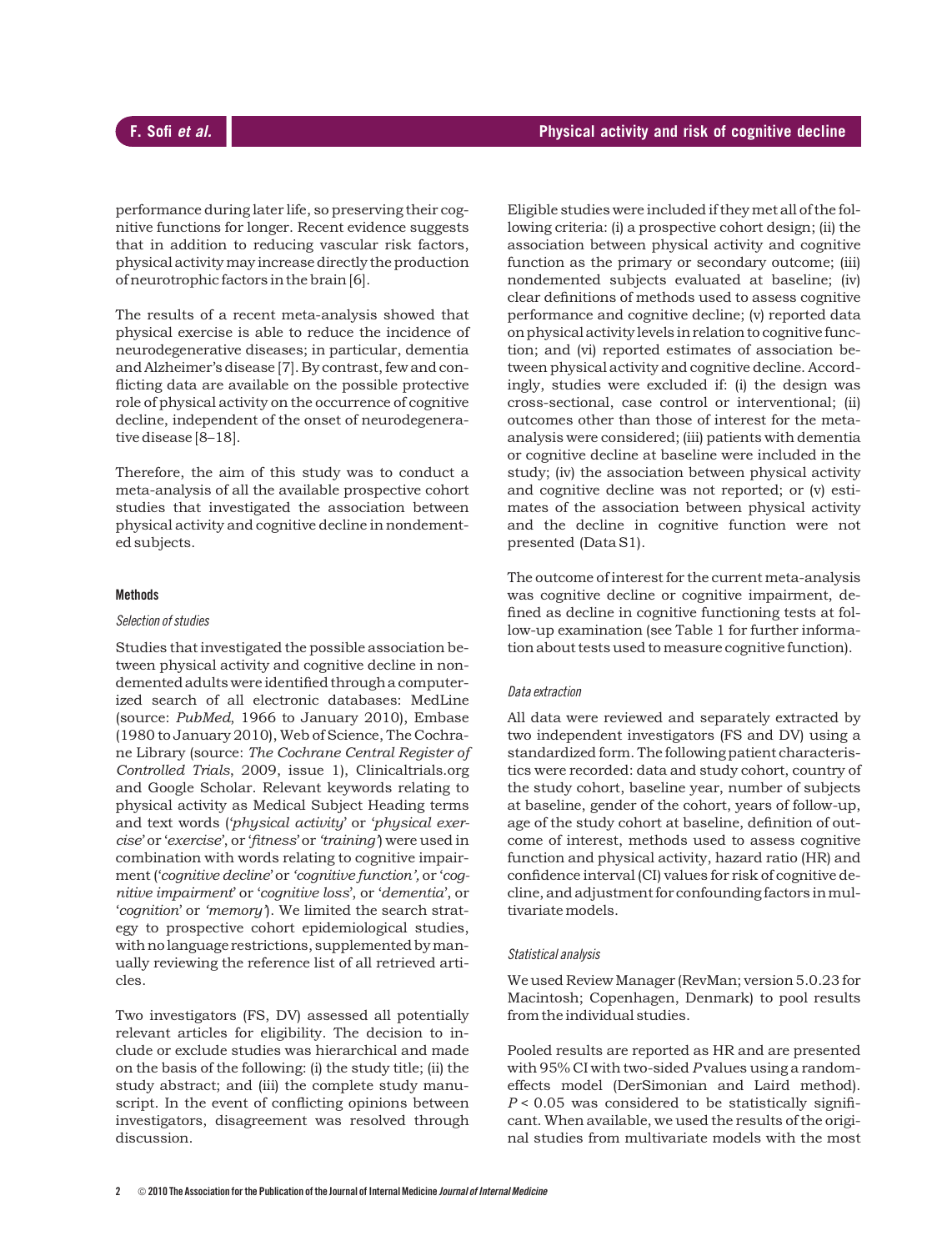Table 1 Study characteristics Table 1 Study characteristics

|                                                                         |                  |           |        |                                                                             |                  |                                                                                      | Assessment of                                                                                           | Assessment                                                                                                | Physical                         |                                                                                       |                                                                                                                                          |
|-------------------------------------------------------------------------|------------------|-----------|--------|-----------------------------------------------------------------------------|------------------|--------------------------------------------------------------------------------------|---------------------------------------------------------------------------------------------------------|-----------------------------------------------------------------------------------------------------------|----------------------------------|---------------------------------------------------------------------------------------|------------------------------------------------------------------------------------------------------------------------------------------|
| Source,                                                                 | Country,         | Subjects, |        |                                                                             | Age,             | Outcome,                                                                             | cognitive                                                                                               | of physical                                                                                               | activity                         | RR                                                                                    |                                                                                                                                          |
| y (Cohort)                                                              | (baseliney)      | r         | Gender | $\ensuremath{\mathop{\text{\rm F-up}}\nolimits}, \ensuremath{\text{\rm y}}$ | year             | (n) (Definition)                                                                     | performance                                                                                             | activity                                                                                                  | categories                       | $(95%$ CI)                                                                            | Adjustment                                                                                                                               |
| Ho et al., 2001 [8]                                                     | (1991)<br>China  | 519       | $\geq$ | 3                                                                           | $\geq 70$        | (CAPE <8 points)<br>impairment (35)<br>Cognitive                                     | orientation part of<br>Procedure for the<br>elderly (CAPE)<br>Assessment<br>Information/<br>the Clifton | Questionnaire<br>engagement<br>(Categories<br>otherwise<br>basedon<br>specified<br>exercise)<br>in a not- | Yes<br>Νo                        | $(0.25 - 1.11)$<br>0.53<br>$1.00\,$                                                   | Age, education                                                                                                                           |
| Ho et al., 2001 [8]                                                     | (1991)<br>China  | 469       | 匞      | 3                                                                           | $0<\overline{z}$ | impairment (104)<br>(CAPE <8 points)<br>Cognitive                                    | orientation part of<br>Procedure for the<br>elderly (CAPE)<br>Assessment<br>Information/<br>the Clifton | Questionnaire<br>engagement<br>(Categories<br>otherwise<br>basedon<br>specified<br>exercise)<br>in a not  | Yes<br>$\overline{\mathsf{N}}$ o | $(0.31 - 0.83)$<br>1.00<br>0.53                                                       | Age, education                                                                                                                           |
| Laurin et al., 2001<br>Study of Health<br>$[9]$ (Canadian<br>and Aging) | (1991)<br>Canada | 1831      | Σ      | S                                                                           | $\geq 65$        | impairment-No<br>Dementia (179)<br>(According to<br>WHO <sub>ICDs</sub><br>Cognitive | <b>MMSE</b> and clinical<br>evaluation                                                                  | frequency and<br>Questionnaire<br>(Categories<br>intensity of<br>exercises)<br>basedon                    | Moderate<br>High<br>Low<br>None  | $(0.53 - 1.34)$<br>$(0.30 - 1.38)$<br>$(0.39 - 1.20)$<br>0.84<br>0.68<br>0.65<br>1.00 | NSAIDs, functional<br>ability in basic and<br>smoking, alcohol,<br>DALYs, self-rated<br>health, chronic<br>Age, education,<br>conditions |
| Laurin et al., 2001<br>Study of Health<br>$[9]$ (Canadian<br>and Aging) | (1991)<br>Canada | 2784      | 匞      | LO                                                                          | $\geq 65$        | impairment-No<br>Dementia (257)<br>(According to<br>WHO <sub>ICDs</sub><br>Cognitive | MMSE and clinical<br>evaluation                                                                         | frequency and<br>Questionnaire<br>(Categories<br>intensity of<br>exercises)<br>basedon                    | Moderate<br>High<br>Low<br>None  | $(0.41 - 1.16)$<br>$(0.25 - 0.90)$<br>$(0.36 - 0.82)$<br>0.55<br>1.00<br>0.69<br>0.47 | NSAIDs, functional<br>ability in basic and<br>smoking, alcohol,<br>DALYs, self-rated<br>health, chronic<br>Age, education,<br>conditions |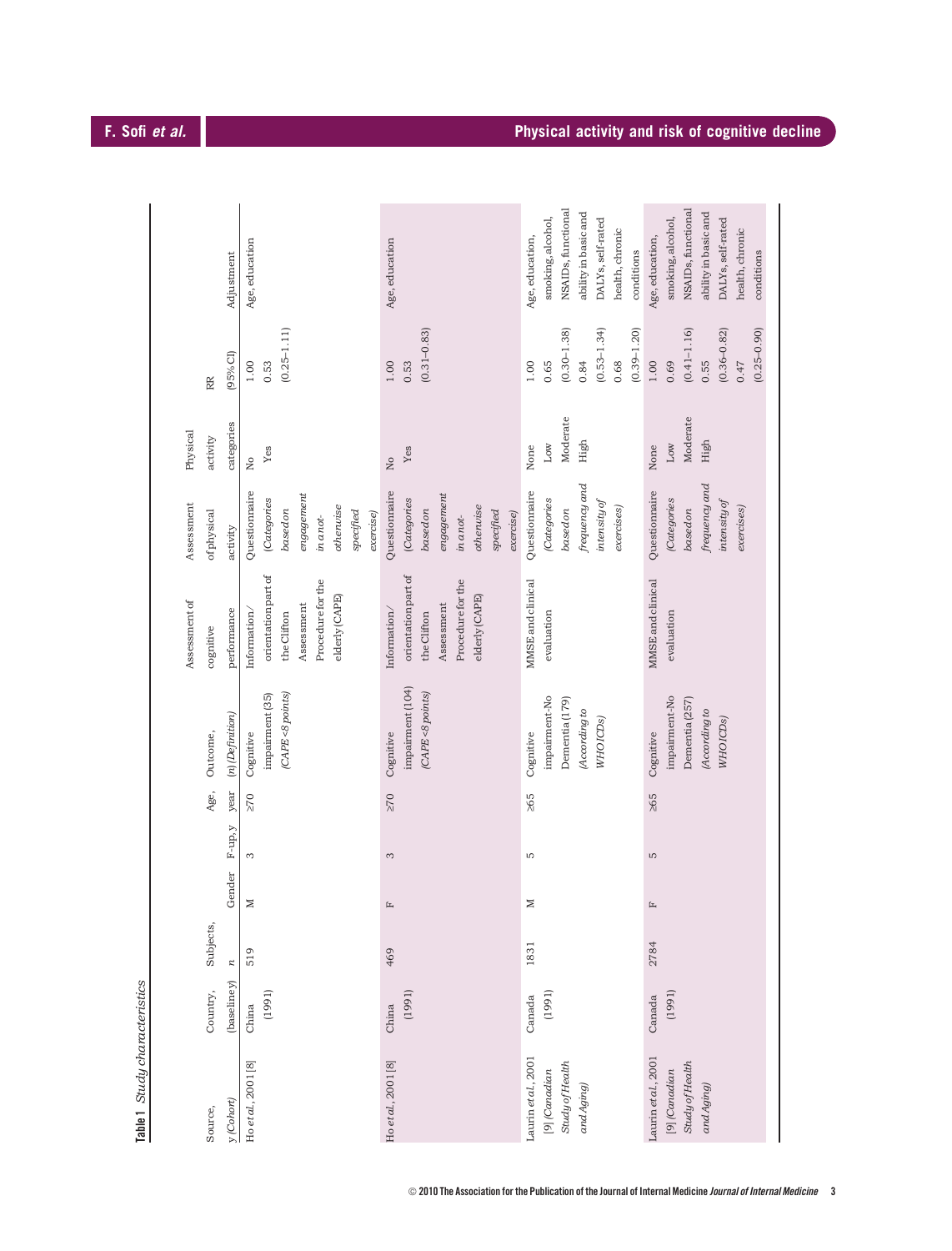|                             |                    |                  |                                                   |                     |               |                                                 | Assessment of | Assessment                        | Physical                                                              |                     |                                      |
|-----------------------------|--------------------|------------------|---------------------------------------------------|---------------------|---------------|-------------------------------------------------|---------------|-----------------------------------|-----------------------------------------------------------------------|---------------------|--------------------------------------|
| Source,                     | Country,           | Subjects,        |                                                   |                     | Age,          | Outcome,                                        | cognitive     | of physical                       | activity                                                              | <b>RR</b>           |                                      |
| y (Cohort)                  | (baseliney)        | $\boldsymbol{n}$ |                                                   | Gender F-up, y year |               | $(n)$ $\mathcal{D}$ efinition)                  | performance   | activity                          | categories                                                            | (95% <sup>°</sup> ) | Adjustment                           |
| et al., 2001 [10]<br>Schuit | Netherlands<br>The | 347              | Σ                                                 | S                   | Mean:<br>74.6 | $(47)$ $\geq$ 3 decline on<br>Cognitive decline | MMSE          | Questionnaire                     | $\leq$ 30 min day <sup>-1</sup> 31-<br>$60\,$ min $\mathrm{day}^{-1}$ | 0.56<br>1.00        | alcohol, smoking,<br>Age, education, |
| (The Zutphen                | (1990)             |                  |                                                   |                     |               | MMSE)                                           |               | and duration<br><b>[Frequency</b> | $>60~\mathrm{min}~\mathrm{day}^{-1}$                                  | $(0.19 - 1.67)$     | cognitive function at                |
| Elderly Study)              |                    |                  |                                                   |                     |               |                                                 |               | of exercise                       |                                                                       | 0.50                | baseline,                            |
|                             |                    |                  |                                                   |                     |               |                                                 |               | and then                          |                                                                       | $(0.18 - 1.43)$     | disabilities ADL,                    |
|                             |                    |                  |                                                   |                     |               |                                                 |               | converted in                      |                                                                       |                     | self-reported                        |
|                             |                    |                  |                                                   |                     |               |                                                 |               | minutes/day)                      |                                                                       |                     | health, history of                   |
|                             |                    |                  |                                                   |                     |               |                                                 |               |                                   |                                                                       |                     | MI, angina, TIA,<br>diabetes, CVD    |
| Yaffe et al.,               | US(1986)           | 5925             | $\square$                                         | Mean:               | $\geq 65$     | Cognitive decline                               | <b>MMSE</b>   | Questionnaire                     | <b>1st</b> quartile                                                   | 1.00                | Age, education,                      |
| 2001[5]                     |                    |                  |                                                   | 7.5                 |               | $(1178)$ $(23$ -point                           |               | <i><b>Quartiles</b></i>           | 2nd quartile                                                          | 0.90                | health status,                       |
| (Study of                   |                    |                  |                                                   |                     |               | decline on MMSE)                                |               | basedon                           | 3rd quartile                                                          | $(0.74 - 1.09)$     | functional                           |
| Osteoporotic                |                    |                  |                                                   |                     |               |                                                 |               | frequency and                     | 4th quartile                                                          | 0.78                | limitation,                          |
| Fractures)                  |                    |                  |                                                   |                     |               |                                                 |               | duration of                       |                                                                       | $(0.64 - 0.96)$     | depression score,                    |
|                             |                    |                  |                                                   |                     |               |                                                 |               | exercises                         |                                                                       | 0.74                | stroke, diabetes,                    |
|                             |                    |                  |                                                   |                     |               |                                                 |               | converted into                    |                                                                       | $(0.60 - 0.90)$     | hypertension, MI,                    |
|                             |                    |                  |                                                   |                     |               |                                                 |               | kilocalories                      |                                                                       |                     | smoking, oestrogen                   |
|                             |                    |                  |                                                   |                     |               |                                                 |               | expended per                      |                                                                       |                     | use                                  |
|                             |                    |                  |                                                   |                     |               |                                                 |               | week)                             |                                                                       |                     |                                      |
| Pignatti et al.,            | Italy              | 1201             | 匞                                                 | $\overline{c}$      |               | 70-75 Cognitive decline                         | <b>MSQ</b>    | Questionnaire                     | Low                                                                   | 1.00                | MSQ at baseline                      |
| 2002[11]                    |                    |                  |                                                   |                     |               | $(104) \geq 1$ -point                           |               | (Categories                       | High                                                                  | 0.27                |                                      |
|                             |                    |                  |                                                   |                     |               | decline on MSQ)                                 |               | basedon                           |                                                                       | $(0.09 - 0.83)$     |                                      |
|                             |                    |                  |                                                   |                     |               |                                                 |               | type,                             |                                                                       |                     |                                      |
|                             |                    |                  |                                                   |                     |               |                                                 |               | frequency and                     |                                                                       |                     |                                      |
|                             |                    |                  |                                                   |                     |               |                                                 |               | intensity of                      |                                                                       |                     |                                      |
|                             |                    |                  |                                                   |                     |               |                                                 |               | exercises)                        |                                                                       |                     |                                      |
| Lytle et al., 2004          | SQ                 | 1146             | $\ensuremath{\mathrm{M}}/\ensuremath{\mathrm{F}}$ | $2-4$               | $\geq 65$     | Cognitive decline                               | <b>MMSE</b>   | Questionnaire                     | None                                                                  | 1.00                | Age, gender,                         |
| $[12]$                      | (1987)             |                  |                                                   |                     |               | $(110)$ $(23-point$                             |               | (Categories                       | Low                                                                   | 0.63                | education, previous                  |
| Monongahela                 |                    |                  |                                                   |                     |               | decline on MMSE)                                |               | basedon                           | High                                                                  | $(0.39 - 0.99)$     | level of cognitive                   |
| Valley                      |                    |                  |                                                   |                     |               |                                                 |               | type,                             |                                                                       | 0.45                | function, self-rated                 |
| Independent                 |                    |                  |                                                   |                     |               |                                                 |               | frequency and                     |                                                                       | $(0.22 - 0.95)$     | health status                        |
| Elders Survey               |                    |                  |                                                   |                     |               |                                                 |               | duration of                       |                                                                       |                     |                                      |
| (MoVIES)]                   |                    |                  |                                                   |                     |               |                                                 |               | exercises)                        |                                                                       |                     |                                      |

## F. Sofi et al. **|** Physical activity and risk of cognitive decline

Table 1 (Continued)

Table 1 (Continued)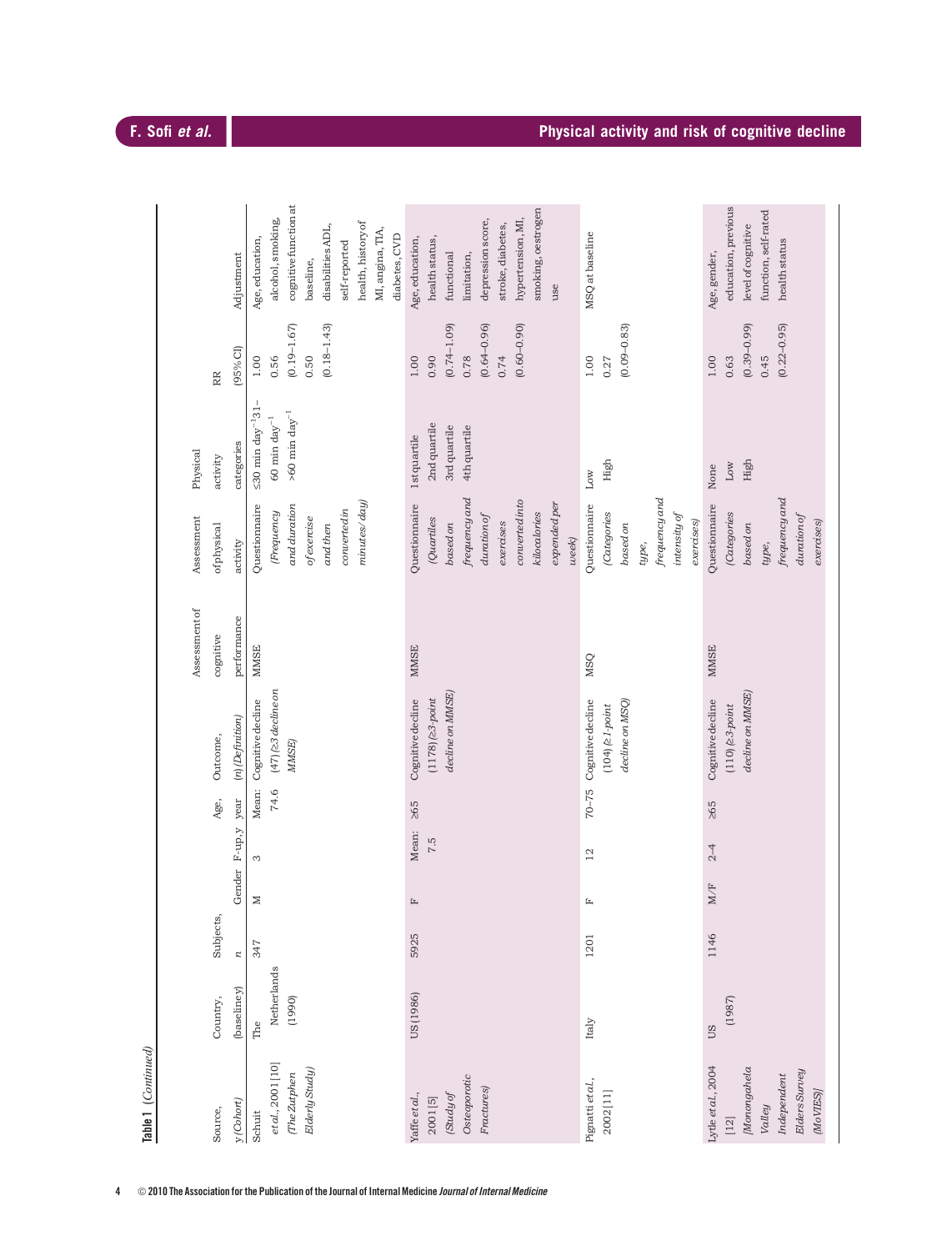# Table 1 (Continued) Table 1 (Continued)

|                      |             |           |                                                   |                     |           |                                | Assessment of       | Assessment    | Physical                      |                      |                      |
|----------------------|-------------|-----------|---------------------------------------------------|---------------------|-----------|--------------------------------|---------------------|---------------|-------------------------------|----------------------|----------------------|
| Source,              | Country,    | Subjects, |                                                   |                     | Age,      | Outcome,                       | cognitive           | of physical   | activity                      | RR                   |                      |
| y(Cohort)            | (baseliney) |           |                                                   | Gender F-up, y year |           | $(n)$ $\mathcal{D}$ efinition) | performance         | activity      | categories                    | (95% <sub>CI</sub> ) | Adjustment           |
| Flicker et al., 2005 | Australia   | 618       | $\geq$                                            | Mean:               | $\geq 65$ | Cognitive                      | MMSE                | Self-reported | Nonvigorous                   | 1.00                 | Age, education,      |
| $[13] (Health in$    | (1996)      |           |                                                   | 4.8                 |           | Impairment                     |                     | (Categories   | Vigorous                      | 0.50                 | treatment of         |
| Men Study)           |             |           |                                                   |                     |           | (111) (MMSE                    |                     | basedon       |                               | $(0.25 - 0.99)$      | hypertension,        |
|                      |             |           |                                                   |                     |           | score $< 24$                   |                     | frequency and |                               |                      | diabetes,            |
|                      |             |           |                                                   |                     |           | points)                        |                     | intensity of  |                               |                      | consumption of full- |
|                      |             |           |                                                   |                     |           |                                |                     | exercises)    |                               |                      | cream milk, alcohol  |
| Singh-Manoux         | UK(1985)    | 10308     | $\ensuremath{\mathrm{M}}/\ensuremath{\mathrm{F}}$ | $\Xi$               | $35 - 55$ | Cognitive                      | Cognitive test      | Self-         | Low level                     | 1.00                 | Age, gender,         |
| et al., 2005 [14]    |             |           |                                                   |                     |           | function                       | battery (20-word    | administered  | Medium level                  | 0.81                 | education,           |
| (WhitehallII         |             |           |                                                   |                     |           | <b>Lowest</b>                  | free-recall test of | questionnaire | High level                    | $(0.65 - 1.02)$      | employment grade,    |
| Study)               |             |           |                                                   |                     |           | cognitive-                     | short-term          | (Categories   |                               | 0.61                 | self-rated health,   |
|                      |             |           |                                                   |                     |           | functioning                    | memory; Alice-      | basedon       |                               | $(0.48 - 0.78)$      | blood pressure,      |
|                      |             |           |                                                   |                     |           | quintile)                      | Heim 4-I test; Mill | frequency and |                               |                      | cholesterol,         |
|                      |             |           |                                                   |                     |           |                                | Hill Vocabulary     | duration of   |                               |                      | smoking, mental      |
|                      |             |           |                                                   |                     |           |                                | Scale; Phonemic     | exercises     |                               |                      | health, social       |
|                      |             |           |                                                   |                     |           |                                | fluency; Semantic   | reported as   |                               |                      | networkindex         |
|                      |             |           |                                                   |                     |           |                                | fluency) (Alice-    | hoursper      |                               |                      | score, MillHill      |
|                      |             |           |                                                   |                     |           |                                | Heim 4-Itest)       | week          |                               |                      | Vocabulary Scale     |
| Sumic et al., 2007   | US(1989)    | 39        | Z                                                 | Mean:               | $\geq 85$ | Cognitive                      | <b>MMSE</b>         | Self-         | $\leq$ 4 h week <sup>-1</sup> | 1.00                 | Age, education,      |
| [15] (The Oregon     |             |           |                                                   | 4.7                 |           | Impairment                     |                     | administered  | $>4$ h week $^{-1}$           | 0.91                 | ApoE4, delayed       |
| <b>Brain Aging</b>   |             |           |                                                   |                     |           | (23) (MMSE                     |                     | questionnaire |                               | $(0.25 - 3.40)$      | recall test          |
| Study)               |             |           |                                                   |                     |           | score < 24                     |                     | (Hours per    |                               |                      |                      |
|                      |             |           |                                                   |                     |           | points)                        |                     | week of       |                               |                      |                      |
|                      |             |           |                                                   |                     |           |                                |                     | exercises)    |                               |                      |                      |
| Sumic et al., 2007   | US(1989)    | 27        | 丘                                                 | Mean:               | 285       | Cognitive                      | MMSE                | Self-         | $\leq 4$ h week <sup>-1</sup> | 1.00                 | Age, education,      |
| $[15]$ (The Oregon   |             |           |                                                   | 4.7                 |           | Impairment                     |                     | administered  | $>4$ h week $^{-1}$           | 0.12                 | ApoE4, delayed       |
| <b>Brain Aging</b>   |             |           |                                                   |                     |           | (15) (MMSE                     |                     | questionnaire |                               | $(0.03 - 0.41)$      | recall test          |
| Study)               |             |           |                                                   |                     |           | score < 24                     |                     | (Hours per    |                               |                      |                      |
|                      |             |           |                                                   |                     |           | points)                        |                     | week of       |                               |                      |                      |
|                      |             |           |                                                   |                     |           |                                |                     | exercises)    |                               |                      |                      |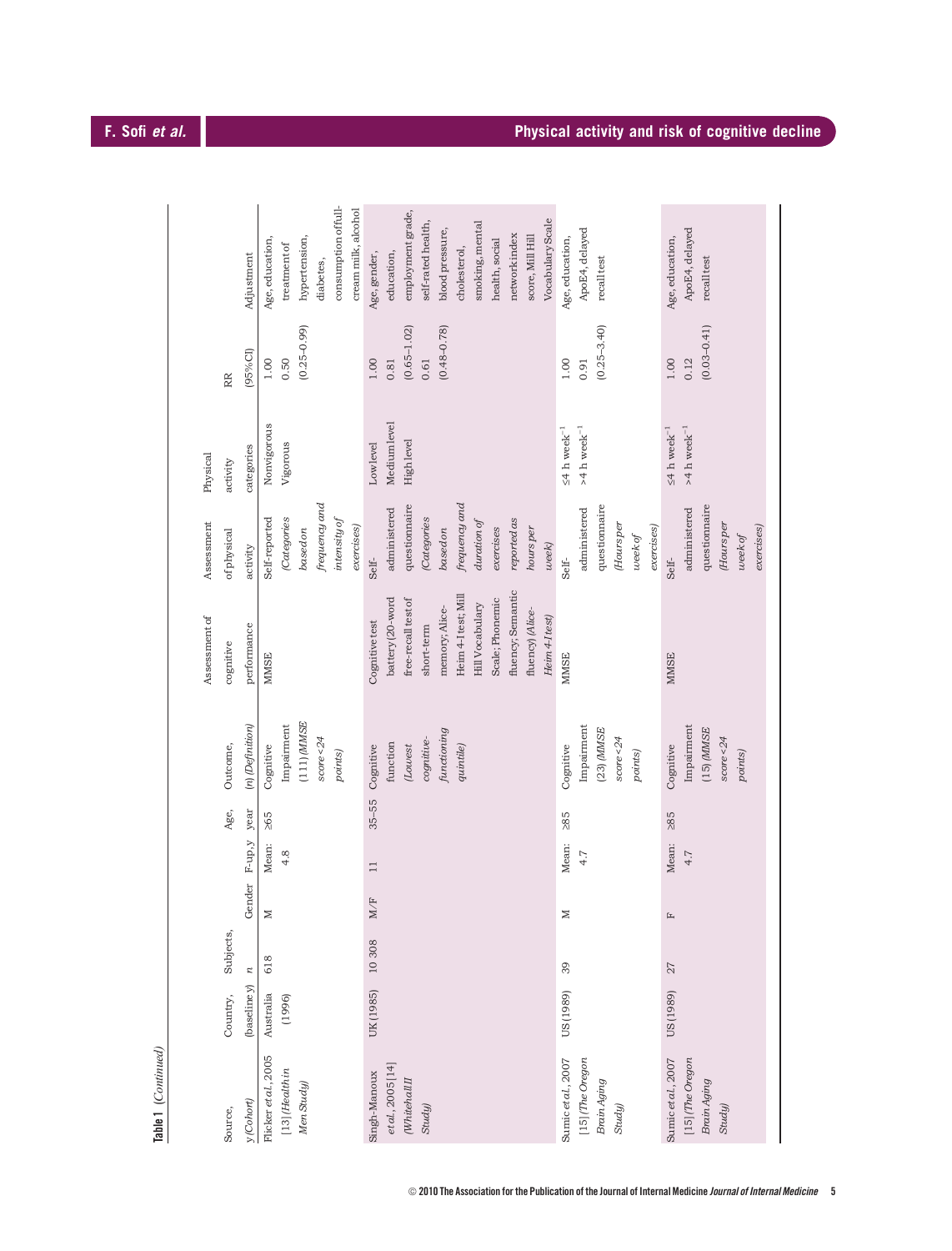## Table 1 (Continued) Table 1 (Continued)

|                                |                  |           |                                                   |              |           |                            | Assessment of     | Assessment                    | Physical                      |                  |                                    |
|--------------------------------|------------------|-----------|---------------------------------------------------|--------------|-----------|----------------------------|-------------------|-------------------------------|-------------------------------|------------------|------------------------------------|
| Source,                        | Country,         | Subjects, |                                                   |              |           | Age, Outcome,              | cognitive         | of physical                   | activity                      | RR               |                                    |
| y (Cohort)                     | (baseliney)      |           | Gender                                            | $F$ -up, $y$ | year      | $(n)$ (Definition)         | performance       | activity                      | categories                    | (95%C1)          | Adjustment                         |
| Middleton et al.,<br>2008 [16] | (1991)<br>Canada | 4683      | $\mathbb{M}/\mathbb{F}$                           | LO           | $\geq 65$ | Impairment-No<br>Cognitive | mMMSE             | administered<br>Self-         | Moderate-High<br>$_{\rm Low}$ | 0.73<br>$1.00\,$ | education, NSAIDs,<br>Age, gender, |
| (Canadian Study                |                  |           |                                                   |              |           | Dementia (454)             |                   | questionnaire                 |                               | $(0.59 - 0.91)$  | vascular risk factor               |
| $of$ Health and                |                  |           |                                                   |              |           |                            |                   | Categories                    |                               |                  | index                              |
| Aging)                         |                  |           |                                                   |              |           |                            |                   | based on                      |                               |                  |                                    |
|                                |                  |           |                                                   |              |           |                            |                   | frequency and<br>intensity of |                               |                  |                                    |
|                                |                  |           |                                                   |              |           |                            |                   | exercises)                    |                               |                  |                                    |
| Niti et al., 2008 [17]         | Singapore        | 1635      | $\ensuremath{\mathrm{M}}/\ensuremath{\mathrm{F}}$ | $1 - 2$      | $\geq$ 55 | Cognitive decline          | <b>MMSE</b>       | Questionnaire                 | $_{\rm Low}$                  | $1.00$           | Age, gender,                       |
| (Singapore                     | (2004)           |           |                                                   |              |           | (490) $\geq 1$ -point      |                   | <b>Categories</b>             | Medium                        | 0.60             | education, number                  |
| Longitudinal                   |                  |           |                                                   |              |           | decline on MMSE)           |                   | based on                      | High                          | $(0.45 - 0.79)$  | of medical illness,                |
| Aging Study)                   |                  |           |                                                   |              |           |                            |                   | frequency and                 |                               | 0.62             | hypertension,                      |
|                                |                  |           |                                                   |              |           |                            |                   | intensity of                  |                               | $(0.46 - 0.84)$  | diabetes, cardiac                  |
|                                |                  |           |                                                   |              |           |                            |                   | exercises)                    |                               |                  | diseases, stroke,                  |
|                                |                  |           |                                                   |              |           |                            |                   |                               |                               |                  | smoking, alcohol,                  |
|                                |                  |           |                                                   |              |           |                            |                   |                               |                               |                  | functional                         |
|                                |                  |           |                                                   |              |           |                            |                   |                               |                               |                  | disability,                        |
|                                |                  |           |                                                   |              |           |                            |                   |                               |                               |                  | depression, APOE-                  |
|                                |                  |           |                                                   |              |           |                            |                   |                               |                               |                  | e4 status, baseline                |
|                                |                  |           |                                                   |              |           |                            |                   |                               |                               |                  | <b>MMSE</b>                        |
| Etgen et al., 2010             | Germany          | 3485      | $\mathbf{M}/\mathbf{F}$                           | Z            | 55        | Cognitive                  | 6CIT              | Questionnaire                 | $_{\rm No}$                   | $1.00\,$         | Age, gender, BMI,                  |
| [18] (The INVADE               | (2001)           |           |                                                   |              |           | impairment(207)            | $(\mathit{Short}$ | (Days per                     | Moderate                      | 0.44             | baseline 6CIT score,               |
| $Study)$                       |                  |           |                                                   |              |           | (6CTT score > 7)           | Blessed           | weekof                        | High                          | $(0.24 - 0.83)$  | depression, alcohol,               |
|                                |                  |           |                                                   |              |           |                            | $Test$            | strenuous                     |                               | 0.46             | diabetes, IHD                      |
|                                |                  |           |                                                   |              |           |                            |                   | activities)                   |                               | $(0.25 - 0.85)$  | and/or stroke,                     |
|                                |                  |           |                                                   |              |           |                            |                   |                               |                               |                  | hyperlipidemia,                    |
|                                |                  |           |                                                   |              |           |                            |                   |                               |                               |                  | hypertension,                      |
|                                |                  |           |                                                   |              |           |                            |                   |                               |                               |                  | chronic kidney                     |
|                                |                  |           |                                                   |              |           |                            |                   |                               |                               |                  | disease, smoking                   |
|                                |                  |           |                                                   |              |           |                            |                   |                               |                               |                  | habit                              |
|                                |                  |           |                                                   |              |           |                            |                   |                               |                               |                  |                                    |

CAPE, Clifton assessment procedure for the elderly;MMSE,mini-mental state examination;MSQ,mental status questionnaire;mMMSE,modifiedmini-mental state examination; APOE,

CAPE, Clifton assessment procedure for the elderly; MMSE, mini-mental state examination; MSQ, mental status questionnaire; mMMSE, modified mini-mental state examination; APOE,<br>apolipoprotein E; NSAIDs, nonsteroidal anti-in

apolipoprotein E; NSAIDs, nonsteroidal anti-inflammatory drugs; IHD, ischemic heart disease.

6 © 2010 The Association for the Publication of the Journal of Internal Medicine *Journal of Internal Medicine*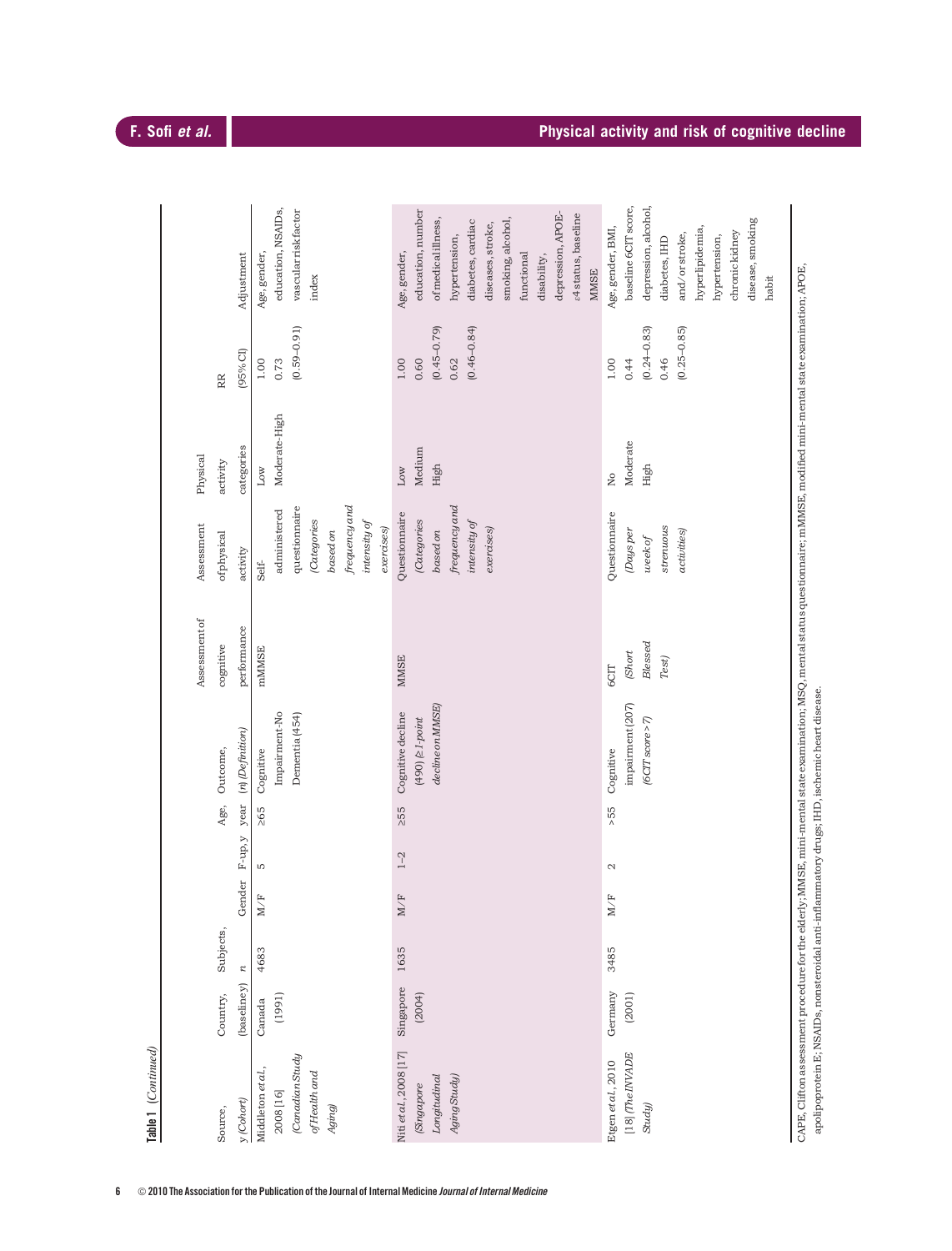complete adjustment for potential confounders; the confounding variables included in this analysis are shown in Table 1.

The primary aim of the present meta-analysis was to evaluate whether high levels of physical activity were associated with significant protection against cognitive decline at follow-up. Thus, for studies reporting low levels of physical activity, instead of high, in relation to cognitive decline, we recalculated theHR using conventional procedures. Statistical heterogeneity was evaluated using the  $I^2$  statistic, which assesses the appropriateness of pooling the individual study results. The  $I^2$  value provides an estimate of the amount of variance across studies because of the heterogeneity rather than chance. Where  $I^2$  was greater than 50%, heterogeneity was considered to be high. Moreover, to further investigate the heterogeneity across studies, we performed sensitivity analyses by dividing studies into groups according to their main characteristics. Subgroup analyses were then performed according to gender, mean sample size of the study populations (less than⁄at least 3500), mean duration of follow-up (less than⁄ at least 5 years) and method used to evaluate cognitive function (minimental state examination (MMSE)⁄ other). Publication bias was appraised by visual inspection of the

funnel plot of effect size against standard error and, analytically, by the Egger's test.

### Results

#### Study identification and selection

Our search strategy yielded 58 articles (Fig. 1). Of these, we first excluded 17 articles because they had a cross-sectional, case–control or interventional design. The selected articles were then carefully reviewed, and a further 14 articles were excluded because the reported outcome was incidence of dementia or Alzheimer's disease, i.e. not the outcome of interest. Subsequently, 12 papers were excluded because they did not report estimates of the association between physical activity and decline in cognitive function. The reasons for exclusion in all cases are reported as supplementary information.

Thus, 15 prospective studies [5, 8–18] were included in the analysis. Of these, three conducted analyses separately for men and women and so were entered into the final analysis each as a single paper. The number of participants included in the studies varied from 27 to 10 308, with a follow-up time ranging from 1 to 12 years. A total of 33 816 nondemented sub-



Fig. 1 Flow chart of search strategy.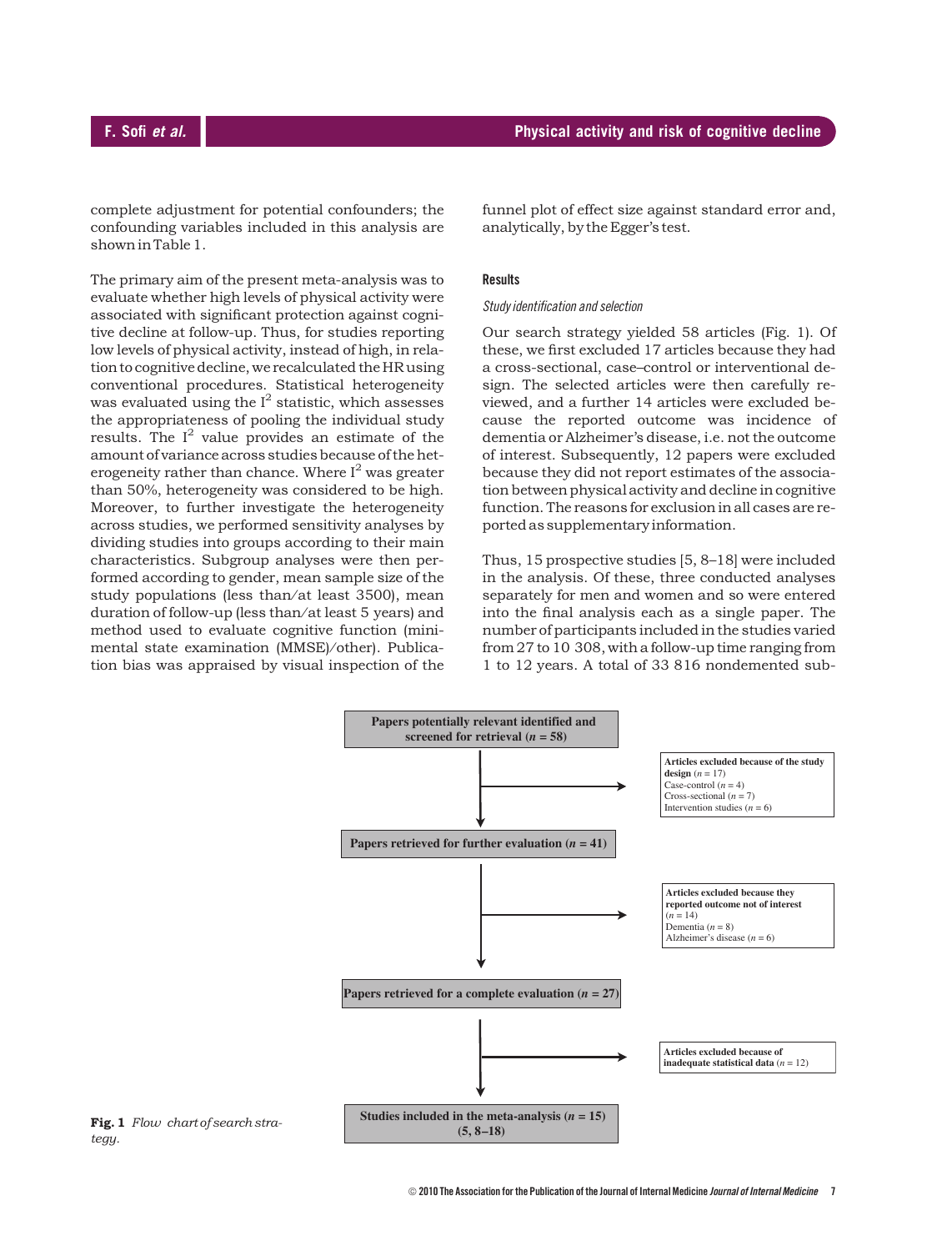jects were included in the analysis. During the followup period, 3210 incident cases of cognitive decline were reported.

Characteristics of the studies included in the metaanalysis are summarized in Table 1. The included studies were conducted all over the world, including China, Singapore, USA, Canada and Europe. All of the studies included only elderly subjects (>65 years) with the exception of the study by Singh-Manoux et al., [14] that investigated younger subjects too. With regard to the methods used to assess cognitive functioning at baseline, most of the studies used the MMSE. In addition, the definition of cognitive decline at follow-up varied substantially in terms of points of decline for cognitive tests used to measure cognitive function.

#### Meta-analysis

Meta-analytic pooling under a random-effects model showed that subjects who performed physical activity at baseline had a significantly reduced risk of cognitive decline during follow-up. Indeed, by grouping studies according to the different levels of physical activity, subjects who reported performing a high level of activity had a 38% reduced risk of cognitive decline with respect to those who reported being sedentary (HR 0.62, 95% CI 0.54–0.70;  $P < 0.00001$ ) (Fig. 2). We found no significant heterogeneity amongst the studies  $I^2 = 17\%; P = 0.26$ .

Similarly, when low-to-moderate levels of physical activity were taken into consideration, the significant protection against cognitive decline during follow-up was still observed (HR 0.65, 95% CI 0.57–0.75;  $P < 0.00001$ , and with no significant heterogeneity amongst the studies  $I^2 = 33\%; P = 0.10$  (Fig. 3).

#### Sensitivity analyses

To investigate the possible differences across studies, we performed sensitivity analyses by grouping studies according to various characteristics such as gender of the study population, study size (mean size of the study sample was 3500), length of follow-up (mean duration was 5 years) and method used to determine cognitive function (MMSE ⁄ other). Smaller studies, including only women, and with a shorter duration of follow-up, showed a tendency towards a higher estimate of association in terms of significant reduced risk of cognitive decline, compared with larger studies, in men, and with a longer follow-up period (Table 2).

#### Publication bias

Funnel plots of effect size versus standard error to investigate possible publication bias were broadly symmetrical, suggesting the absence of publication bias for both high and moderate levels of physical activity  $(P > 0.05$  for both levels, Egger's test) (Figs 4 and 5).

#### **Discussion**

This is the first meta-analysis that aimed to investigate the association between physical activity and cognitive decline in nondemented subjects. The overall analysis of 15 cohort prospective studies investigating 30 331 nondemented subjects followed for a period of 1–12 years and 3003 incident cases of cognitive decline showed that physically active individuals at baseline have a significantly reduced risk of developing cognitive decline during follow-up. Indeed, the cumulative analysis demonstrated a 38% reduced risk of cognitive decline in subjects with high



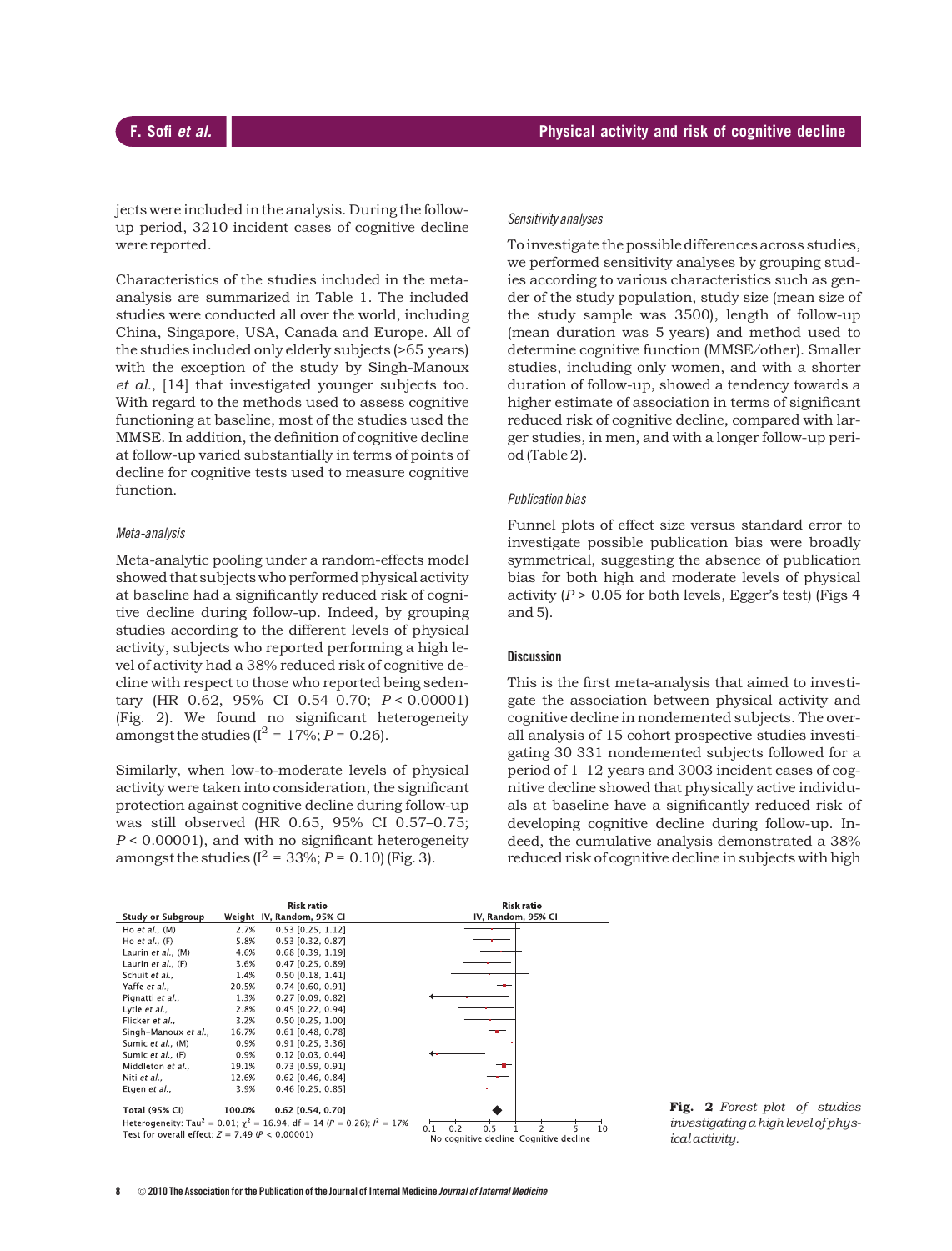### F. Sofi et al. **Physical activity and risk of cognitive decline Physical activity and risk of cognitive decline**

|                                                       |        | <b>Risk ratio</b>                                                                         | <b>Risk ratio</b>                      |
|-------------------------------------------------------|--------|-------------------------------------------------------------------------------------------|----------------------------------------|
| Study or Subgroup                                     |        | Weight IV, Random, 95% CI                                                                 | IV, Random, 95% CI                     |
| Ho et al., $(M)$                                      | 3.0%   | $0.53$ [0.25, 1.12]                                                                       |                                        |
| Ho et al., $(F)$                                      | 5.9%   | $0.53$ [0.32, 0.87]                                                                       |                                        |
| Laurin et al., (M)                                    | 6.4%   | $0.84$ [0.53, 1.34]                                                                       |                                        |
| Laurin et al., (F)                                    | 7.6%   | $0.55$ [0.36, 0.83]                                                                       |                                        |
| Schuit et al.,                                        | 1.5%   | $0.56$ [0.19, 1.66]                                                                       |                                        |
| Yaffe et al                                           | 16.0%  | $0.78$ [0.64, 0.96]                                                                       |                                        |
| Pignatti et al.,                                      | 1.4%   | 0.27 [0.09, 0.82]                                                                         |                                        |
| Lytle et al.,                                         | 6.4%   | $0.63$ [0.40, 1.00]                                                                       |                                        |
| Flicker et al.,                                       | 3.4%   | $0.50$ $[0.25, 1.00]$                                                                     |                                        |
| Singh-Manoux et al.,                                  | 14.8%  | $0.81$ [0.65, 1.01]                                                                       |                                        |
| Sumic et al., (M)                                     | 1.1%   | $0.91$ [0.25, 3.36]                                                                       |                                        |
| Sumic et al., (F)                                     | 1.1%   | $0.12$ [0.03, 0.44]                                                                       |                                        |
| Middleton et al.,                                     | 15.2%  | $0.73$ [0.59, 0.91]                                                                       |                                        |
| Niti et al                                            | 12.1%  | $0.60$ $[0.45, 0.80]$                                                                     |                                        |
| Etgen et al.,                                         | 4.1%   | $0.44$ [0.24, 0.82]                                                                       |                                        |
| <b>Total (95% CI)</b>                                 | 100.0% | $0.65$ [0.57, 0.75]                                                                       |                                        |
|                                                       |        | Heterogeneity: Tau <sup>2</sup> = 0.02; $\chi^2$ = 20.93, df = 14 (P = 0.10); $l^2$ = 33% | 0.05<br>$20^{\circ}$<br>0.2            |
| Test for overall effect: $Z = 6.17$ ( $P < 0.00001$ ) |        |                                                                                           | No cognitive decline Cognitive decline |
|                                                       |        |                                                                                           |                                        |

Fig. 3 Forest plot of studies investigating a low-to-moderate level of physical activity.

#### Table 2 Subgroup analyses

|                                             |              | High level of       | Moderate level of   |
|---------------------------------------------|--------------|---------------------|---------------------|
|                                             | Studies, $n$ | physical activity   | physical activity   |
| Gender                                      |              |                     |                     |
| Males                                       | 10           | $0.63(0.56 - 0.72)$ | $0.70(0.62 - 0.79)$ |
| Females                                     | 10           | $0.60(0.51 - 0.71)$ | $0.63(0.54 - 0.75)$ |
| Sample size                                 |              |                     |                     |
| <3500 subjects                              | 12           | $0.53(0.45 - 0.64)$ | $0.57(0.48 - 0.67)$ |
| $\geq$ 3500 subjects                        | 3            | $0.70(0.62 - 0.79)$ | $0.77(0.68 - 0.87)$ |
| Duration of follow-up                       |              |                     |                     |
| <5 years                                    | 9            | $0.54(0.44 - 0.65)$ | $0.55(0.46 - 0.66)$ |
| $\geq$ 5 years                              | 6            | $0.67(0.59 - 0.77)$ | $0.74(0.65 - 0.85)$ |
| Method used to determine cognitive function |              |                     |                     |
| <b>MMSE</b>                                 | 10           | $0.64(0.54 - 0.75)$ | $0.67(0.57-0.78)$   |
| Others                                      | 5            | $0.56(0.46 - 0.68)$ | $0.57(0.50 - 0.80)$ |
|                                             |              |                     |                     |

MMSE, mini-mental state examination

levels of physical exercise, compared to sedentary subjects. Moreover, low-to-moderate levels of physical activity similarly resulted in a significantly reduced risk of deterioration of cognitive performance  $(-35\%)$ .

To date, few studies have investigated the relationship between an active lifestyle and cognitive performance in mentally healthy subjects, and results have been conflicting [8–18]. Recent data, including some from longitudinal studies and randomized trials, reported a significant association between physical activity during leisure time and a reduced risk of cognitive impairment at follow-up [4, 9], whereas other studies reported no significant benefit of physical activity on the decline in cognitive function [10, 19]. Recently, Hamer & Chida [7] conducted a meta-analysis to investigate the role of physical activity on the occurrence of neurodegenerative diseases in nondemented subjects. In the overall analysis, they found that physical activity is able to decrease the risk of neurodegenerative diseases such as clinical dementia and Alzheimer's disease, but they did not take into account cognitive decline as a clinical outcome. By contrast, the present meta-analysis is the first, to the best of our knowledge, that included only cognitive decline as the clinical outcome. The choice to study healthy subjects in relation to the decline in cognitive functions was based on the hypothesis that physical activity may help cognitive performance during ageing, by preventing disability rather than a specific disease. Cognitive decline can, in fact, occur as a part of the ageing processes of the brain, without leading to dementia but resulting in a poorer quality of life. Nonetheless, the diagnosis of dementia is based on a number of parameters other than the worsening of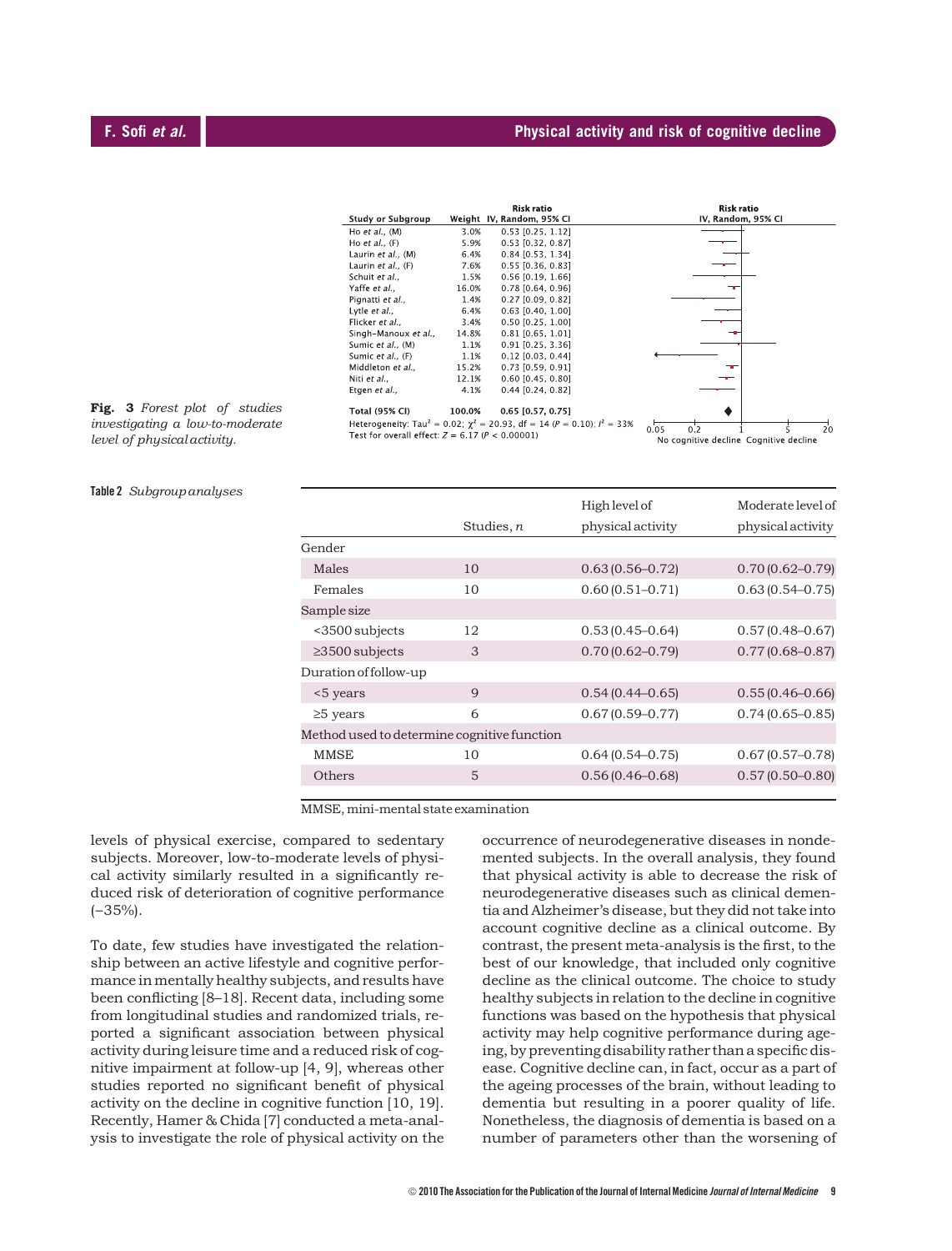

Fig. 4 Funnel plot for studies investigating a high level of physical activity.



Fig. 5 Funnel plot for studies investigating a low-to-moderate level of physical activity.

cognitive performance, and patients referred to as 'nondemented' could show signs of slight cognitive decline as early clinical manifestations of neurodegenerative disease.

Several explanations for the protective effect of physical activity on cognitive functions have been suggested. First, physical exercise helps to maintain cerebrovascular integrity, by sustaining blood flow and the supply of oxygen and nutrients to the brain [20]. Furthermore, physical activity positively influences cardiovascular risk factors, such as diabetes, hypertension, obesity and dyslipidaemia, and reduces the incidence of cardiovascular and cerebrovascular events, with global haemodynamic benefits [21]. Secondly, another possible protective mechanism is the neurotrophic effect of physical

exercise. This may stimulate the release of neurotrophins, increasing synapses and dendritic receptors, and promoting neuronal growth and survival [22]. Finally, it has been reported that an active lifestyle is able to prevent stress by reducing cortisol levels, which can positively influence cognitive function [23].

There are a few limitations in this meta-analysis. First, the methods used to investigate cognitive decline and levels of physical activity varied substantially across the included studies. The MMSE test was the most frequently used tool for the diagnosis of cognitive decline, but other tests were used in some studies. This might have resulted in a nonhomogenous definition of cognitive decline amongst the studies. Indeed, the MMSE test with the classical cut-off (>3-point decline at follow-up or a score lower than 24 points) seems to be very suitable for the diagnosis of cognitive decline but is affected by learning bias and is therefore less accurate compared to other neuropsychological tests. By contrast, however, sensitivity analysis showed no significant difference for estimates of association in relation to the different methods used to determine cognitive function. Moreover, with regard to physical activity, data were obtained from questionnaires; thus, bias could be introduced by misinterpretation of the questions and the personal perception of fatigue. In addition, studies differ in the methods used to classify the level of activity, ranging from studies with a simple differentiation of active ⁄not active to others with three or four levels of intensity. Nevertheless, heterogeneity results as well as subgroup analyses did not show any significant differences in risk reduction amongst physically active subjects in terms of the intensity of activity. Indeed, in the overall results, we did not observe a dose– response effect; instead, we found similar estimates of association for both high and low-to-moderate intensity of exercise.

In conclusion, these results highlight the important role of physical activity in the protection of mental functions even in subjects without neurodegenerative disease. These considerations could be important especially because the population is ageing and a good cognitive function is fundamental for individual autonomy and quality of life, even in nondemented subjects. The effect of physical activity does not appear to be dose dependent, but may be stronger in women than in men. However, further studies are needed to determine the optimal type, frequency and intensity of exercise to preserve the integrity of cognitive function.